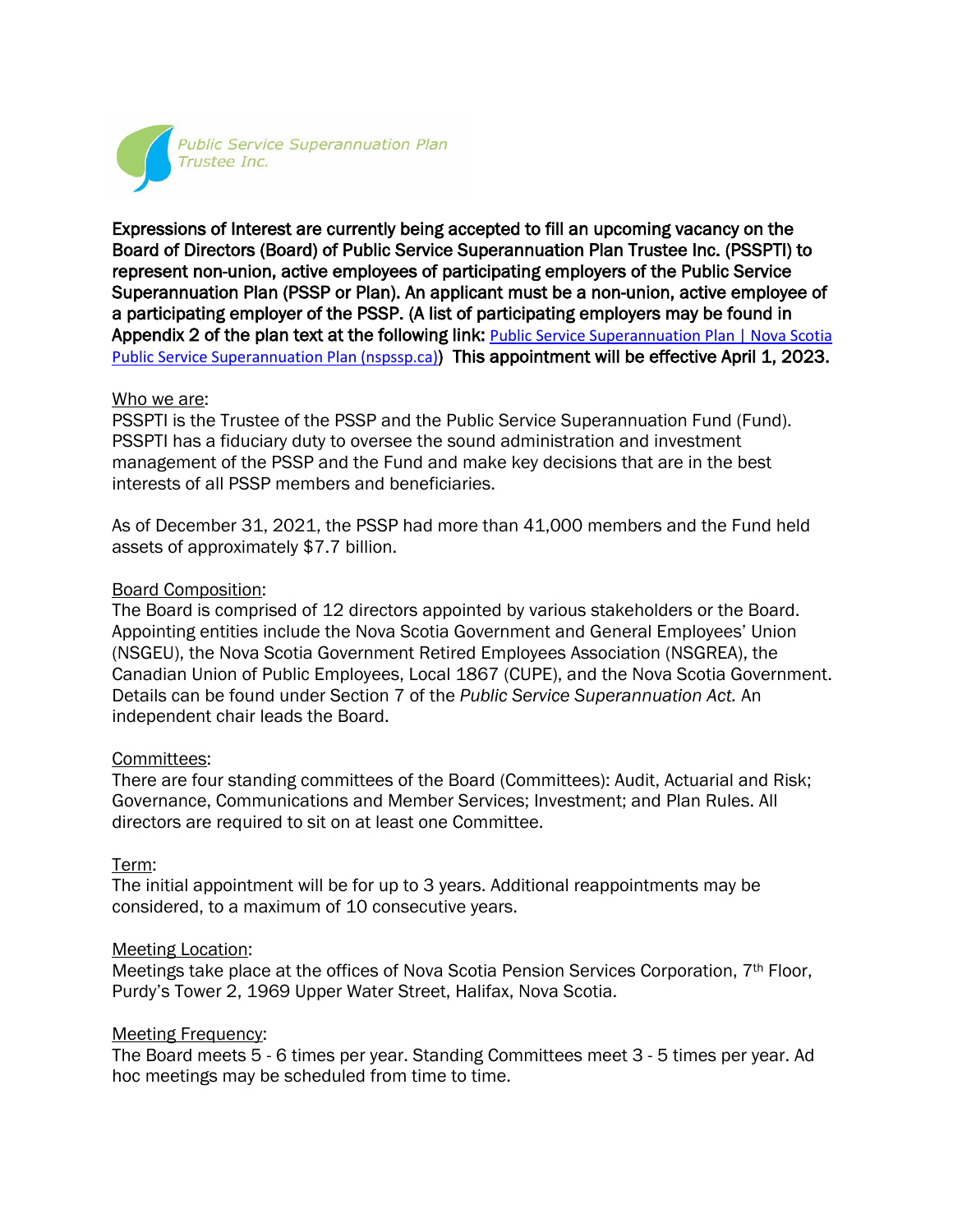# Education & Training:

Orientation sessions are provided to all new Board directors.

Board directors are also strongly encouraged to participate in appropriate educational and training activities. Financial support, including attendance at industry conferences, is provided (to a maximum of \$5,000 per year) pursuant to PSSPTI's Education and Development Policy. Some in-house training is also provided in conjunction with Board and Committee meetings, and an 'education day' is organized and held annually.

## Remuneration:

Pursuant to the PSSPTI's Director Remuneration Policy: "Anyone who serves on the Board and/or a Committee in relation to or as part of their full-time employment, and/or with the permission, acquiescence or approval of their third-party employer, would not be eligible to receive remuneration."

## Expenses:

Reasonable expenses for attendance at all PSSPTI meetings and events will be reimbursed pursuant to PSSPTI's Travel and Expense Policy.

## Commitment:

Being a PSSPTI Board director involves a significant commitment of time and requires a high level of engagement. Applicants should ensure that their employer is aware of the commitment involved in being a PSSPTI Board director and that their employer agrees to permit them adequate time to fulfill Board obligations, including meeting preparation, meeting attendance, training, education, and conferences.

## Governing Documents:

- *Public Service Superannuation Act*
- By-laws
- Plan Text
- PSSPTI Policies

## Competencies and Other Requirements:

- 1. Significant experience and demonstrated knowledge in at least one of the following areas is required:
	- Actuarial
	- Audit
	- Board governance
	- Compliance
	- Financial
	- Human Resources
	- Investments
	- Legal
	- Pension Administration
	- Risk Management